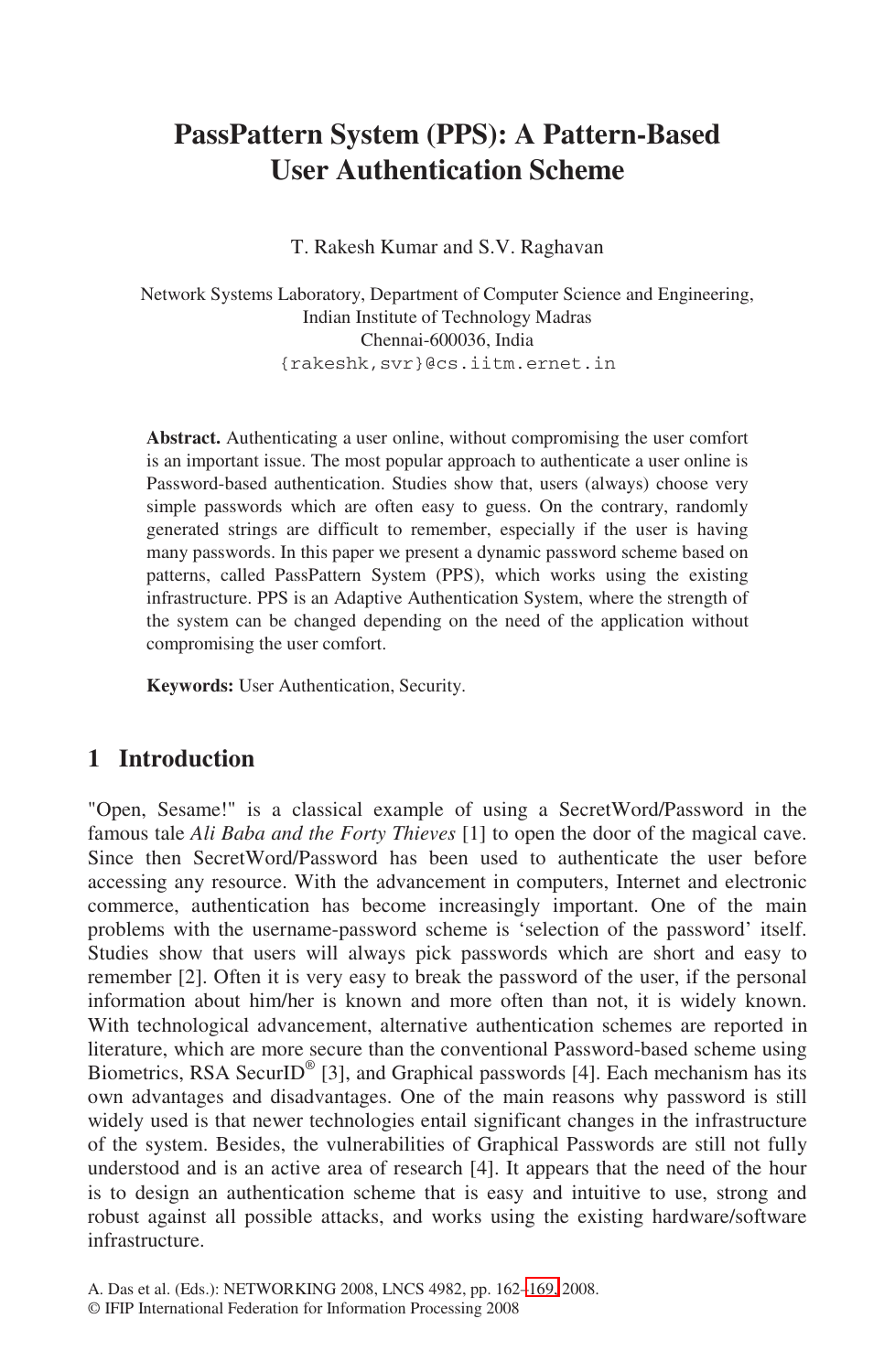In this paper we present the PPS, which is a dynamic password authentication system, where the user will *prove* to the system that he/she knows the secret instead of communicating it directly. PPS can be visualized as a challenge-response system, where in the response to a challenge is hardly reusable, there by rendering the replay attack or its variant ineffective.

#### **1.1 Related Work**

l

There are several attempts reported in literature about authentication schemes in lieu of the traditional Password-based system. While each attempt is successful in increasing the strength of the system against some of the known attacks, they are either computationally intensive or they require additional hardware/software in the infrastructure. In this section we review the contemporary attempts, identify the gaps, and highlight the motivation for developing PPS.

**Password-based authentication.** Password system is the oldest and the most popular authentication scheme used in the modern world. But users tend to choose simple passwords, which are easy to remember but they are very easy to break [2,5]. One way of preventing this is to provide users with a random password. While it is difficult for the user to remember, with contemporary computing power even a computer generated random password of length 8 characters is not strong enough for bruteforce attack; With Blue  $Gene/L^1$ , it will take 1 hour to break password of length 10 characters. According to Microsoft "*A strong password should appear to be a random string of characters to an attacker. It should be 14 characters or longer, (eight characters or longer at a minimum)*" [6]. While it is recommended that user should not use same password for more than one account, it is quite common that the users have more than one online profile. Besides, users have to maintain a separate account for e-mail, social networking, e-banking, e-commerce, blogging, multimedia sharing, etc. Remembering a 14 character password for each account is difficult. The other way of increasing the strength of the password system is to make the password dynamic, i.e. the user has to enter a different password every time he/she does a login. But existing dynamic password or One-Time Password schemes either require extra hardware or complex mathematical operations.

**Biometrics.** Biometrics comes under the category of authentication systems which use '*What the user is'.* The main disadvantage with any biometric system is the need for a change in the infrastructure of the entire system. For example if Yahoo wants to replace its authentication system from password to fingerprint based authentication, all the users have to install fingerprint readers on their computers and Yahoo should maintain a registry. This kind of change in infrastructure may not be feasible always. Moreover, biometrics are not often secret [7], as people publicly expose their voice and fingers in various ways on a regular basis, creating the possibility of biometric spoofing. For biometrics like Retina-based authentication and Vein-based authentication, spoofing is not possible but the installation cost is very high.

**Graphical passwords.** The main idea of Graphical passwords [4] is that users find it easy to remember Graphical passwords than text-based passwords. Graphical

<sup>&</sup>lt;sup>1</sup> IBM Blue Gene is the current fastest super computer. [www.research.ibm.com/bluegene/]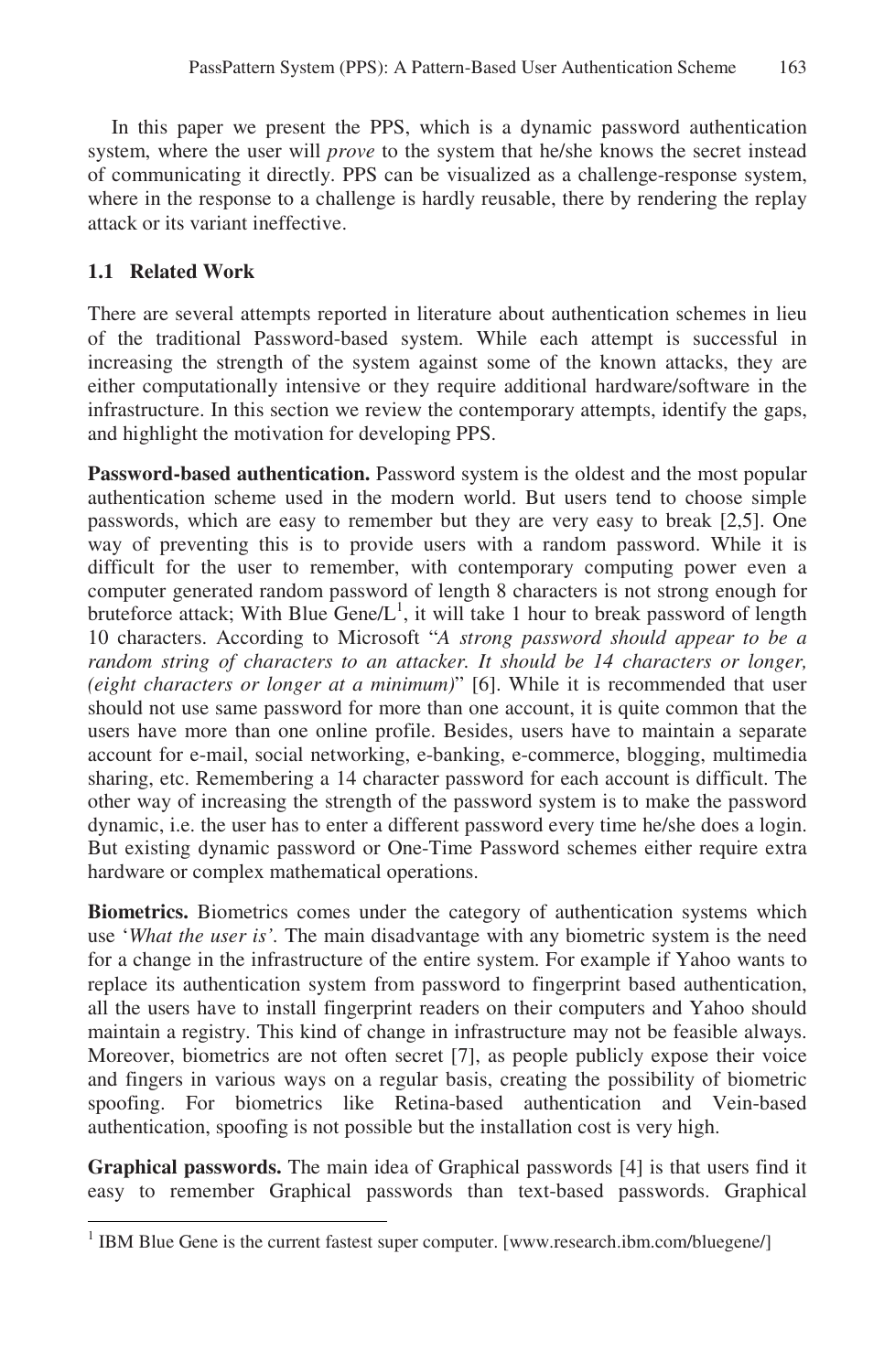passwords are more secure than text-based passwords from various attacks like dictionary attack, bruteforce attack and spyware. Some of the problems with the graphical passwords are that the users tend to choose the same sequence of images as their password making it easy to guess; Graphical passwords require much more storage than conventional text-based passwords.

**RSA SecurID®.** RSA SecurID® is a two-factor authentication. It is based on something you know (a password or PIN) and something you have (an authenticator). RSA SecurID<sup>®</sup> is one of the dynamic password systems, where the user password will change for every login. Issues that cause concern are the cost and the possible of loss of physical devices.

**Virtual keyboard.** Virtual keyboard is yet another user authentication system, where the user has to enter his/her password by clicking the characters on a virtual keyboard instead of typing the password on the conventional keyboard. While such a system is good against keyloggers and spywares, it is susceptible to other attacks like Shoulder surfing, guessing, and Social Engineering.

**Motivation for PPS.** *The discussions hitherto underline the need for an authentication system, that is simple, easy-to-use, inexpensive, incorporates the essence of challenge-response system, dynamically changing, robust against attacks such as bruteforce, dictionary, shoulder surfing, spyware, social engineering, Man-In-The-Middle attack and all above doesn't demand any special hardware/software.* 

## **2 PassPattern System**

l

PassPattern System is a challenge-response system and is based on the premise that 'humans are good at identifying, remembering and recollecting graphical patterns than text patterns' [8]. The core idea of PassPattern system is that, '*Instead of remembering a sequence of characters as the secret, users have to remember a shape (which is stored internally as a sequence of positions in hash form) as the secret'*.

Whenever the user wants to get authenticated, the PPS displays an NxN matrix of cells, which is known as *PatternSquare*. Each cell in the PatternSquare is an image, which represents a character as shown in Fig. 1(a). The character can be an alphabet, number or even special characters. The PatternSquare is the *challenge* that is sent by the server to the user. The PatternSquare will be generated dynamically upon each user request. Hence the characters in each cell of the PatternSquare may change or their *position* may change or both may change, for every authentication request.

At the time of registration the user is asked to choose a sequence of positions as shown in Fig. 1(b), by typing the characters in those positions. The sequence of positions *then* becomes the user's *PassPattern.* The cell sequence of the PassPattern so chosen will remain the *secret* between the user and the system.

The user has to remember only the shape (cell sequence in the PatternSquare) as that is the only *secret*. For the user to get authenticated, he/she has to type the characters that are present in the chosen shape (PassPattern) in the PatternSquare. The cells in the PatternSquare are colored<sup>2</sup> in such a way that, the user can see smaller

<sup>&</sup>lt;sup>2</sup> To enhance user convenience; no relationship to security of the PPS.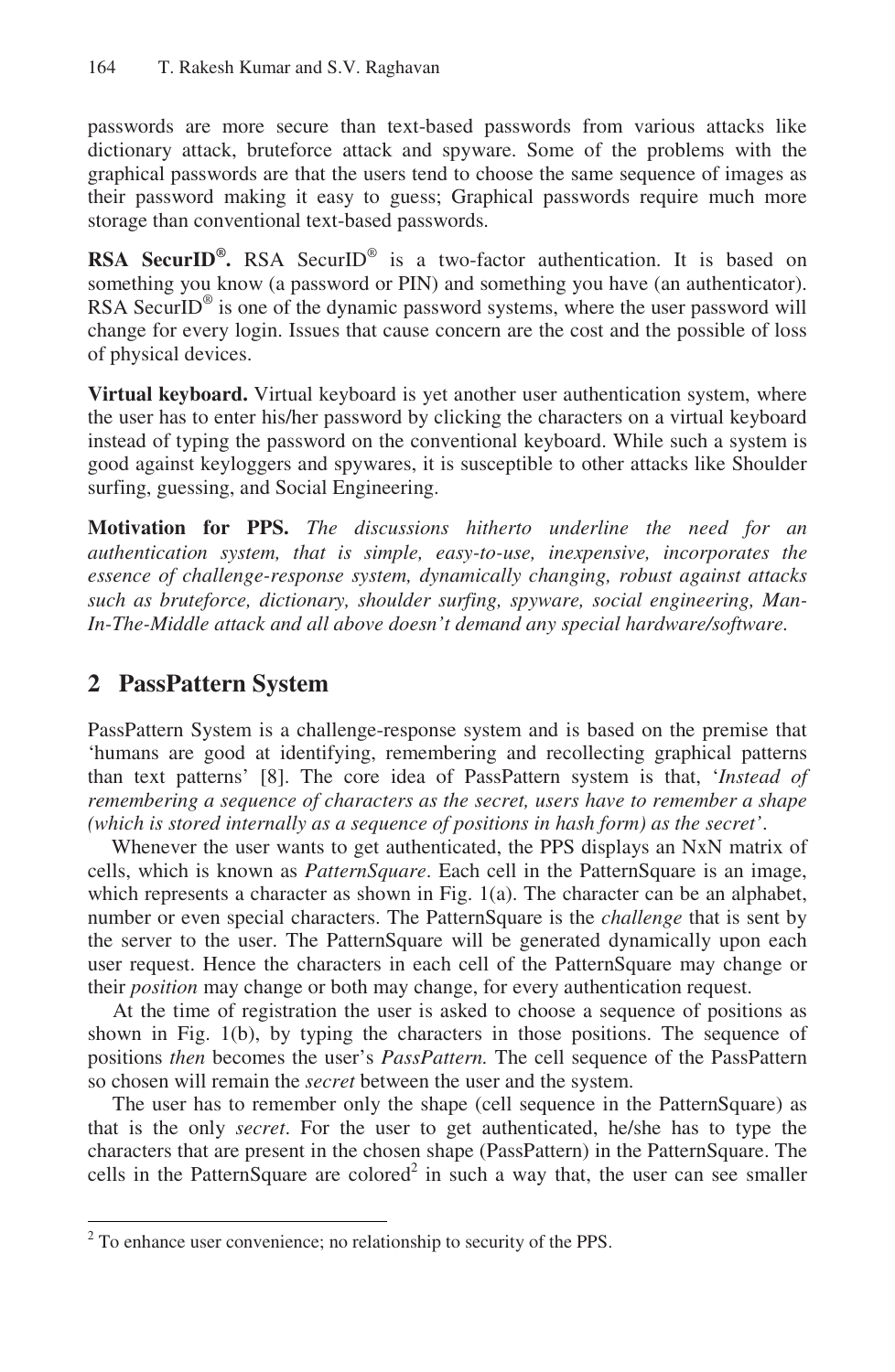

Fig. 1. (a) A sample PatternSquare. This is the sample of the image that the user will see, whenever he/she wants to login to the system. (b) A sample user choice of a PassPattern. A user can choose any sequence of positions as the PassPattern.

subsections of the PatternSquare (3 x 3 in our example), which makes it easy for him to remember his PassPattern. Whenever the user wants to login to the system, the user has to type the sequence of characters which appear in the user's PassPattern presented by the system as a challenge (This sequence of characters is referred to as *SecretWord*). During every presentation of the PatternSquare, the contents change and hence the user has to type a different SecretWord as shown in Fig. 2, during every authentication process such as login.



**Fig. 2.** The above figure shows PatternSquares that are displayed to the users at different login attempts. SecretWords corresponding to the PassPattern in Fig. 1(b) will be "*t?X4*", "*@?7-*" and "*b-97*".

#### **2.1 Design Issues**

PPS allows users to choose any set of characters as their PassPattern. The user can select the PassPattern based on some sequences familiar to him/her, for example knight's moves on a chess board or some symmetric positions. Because of the coloring<sup>2</sup> of the cells, remembering the PassPattern will be easy.

The PPS comprises of 4 parts - PPS software, Pseudo-Random number generator, Image generator, and PassPattern database. PPS software controls all activities in the system, Pseudo-Random number generator and Image generator are used to create dynamic challenges and PassPattern database stores all the PassPatterns of the users. Internally the cells of the PatternSquare are indexed in row-major order (and left to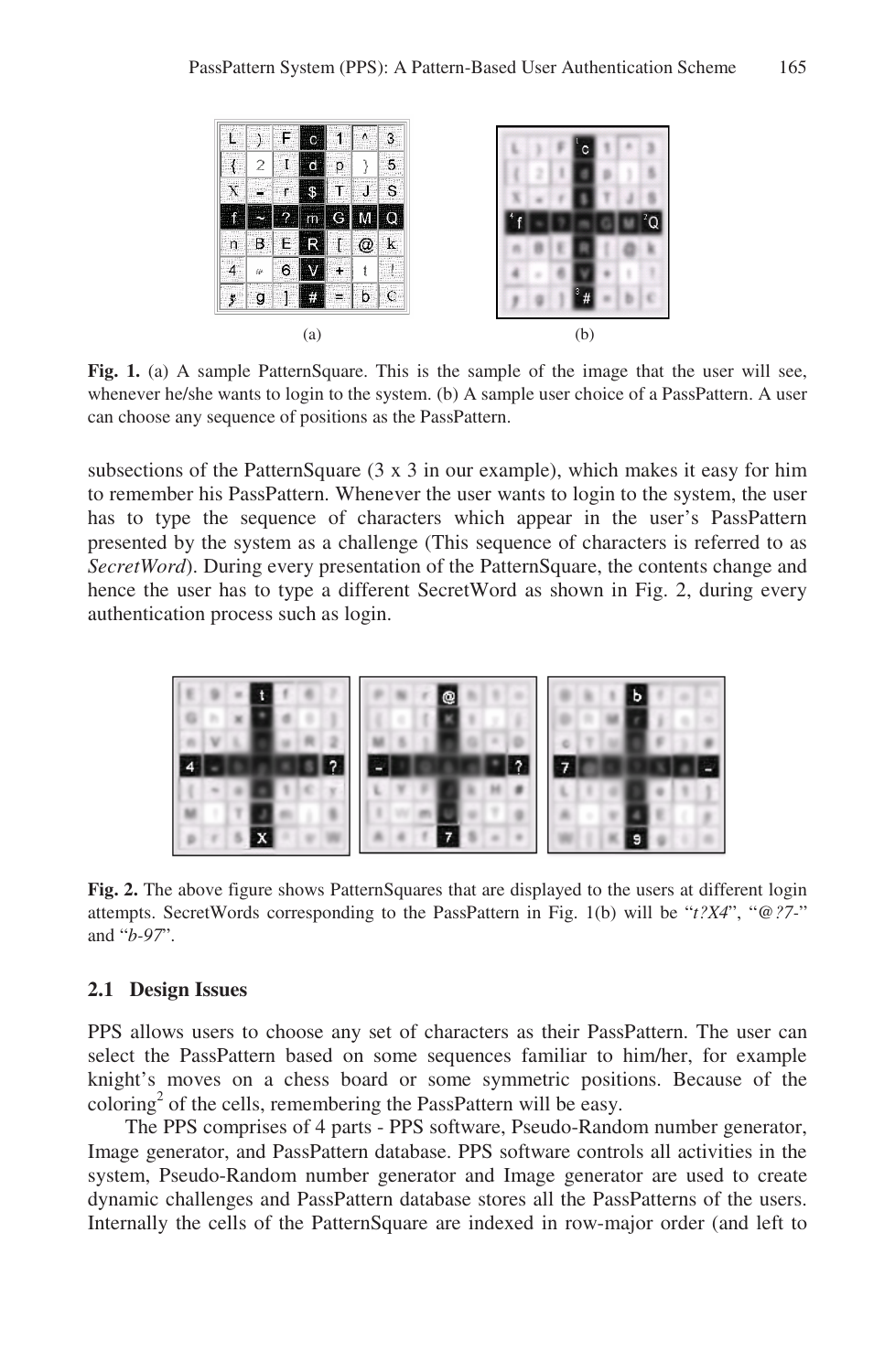right), starting from 0 to  $N^2-1$  (where N is the size of the matrix). Hence the PassPattern of a user will be stored as a string of numbers. Both PassPattern and usernames will be stored in the database as Hash, using MD5 hash function.

**Registration phase.** Whenever a user sends a request for new registration, the server will create two S-seeds based on the "current clock time" (This seeds are valid only for that session at the server). Using S-seeds as the seed values, the Pseudo-Random generator will (randomly) pick two sets of 49 characters (for a 7x7 matrix) out of 94 printable characters in ASCII. The Image generator takes these characters and creates two sets of 49 images and sends the images to PPS Software. PPS Software creates two PatternSquares using the images and sends them to user as challenges. These two challenges are similar to the process of retyping the password in traditional password systems at the time of registration. The S-seed values are preserved as the session variable (in physical memory) for the verification phase**.** 



**Fig. 3. (a)** Registration phase in the PPS. **(b)** Validation and Creation of the user account.

Once the user gets these two challenges, the user has to type the username and SecretWords. The SecretWords will be based on the user selection of the PassPattern. The PPS checks both the PassPatterns and if they are same, then the PPS calculates the MD5 Hash of the username and PassPattern and stores them in the PassPattern database and acknowledges the successful registration to the user.

**The Authentication phase**. Whenever a user makes a login or authentication request, the PPS Software creates the PatternSquare (similar to the registration phase) and sends it to the user as a challenge. Once the user gets the challenge, the user has to type the username and the SecretWord which is based on his/her PassPattern and the PatternSquare (Secret and Challenge). The PPS software calculates the MD5 Hash of the username and PassPattern and compares the result with the value stored in the PassPattern database. Based on the comparison results, the user will be either allowed or rejected.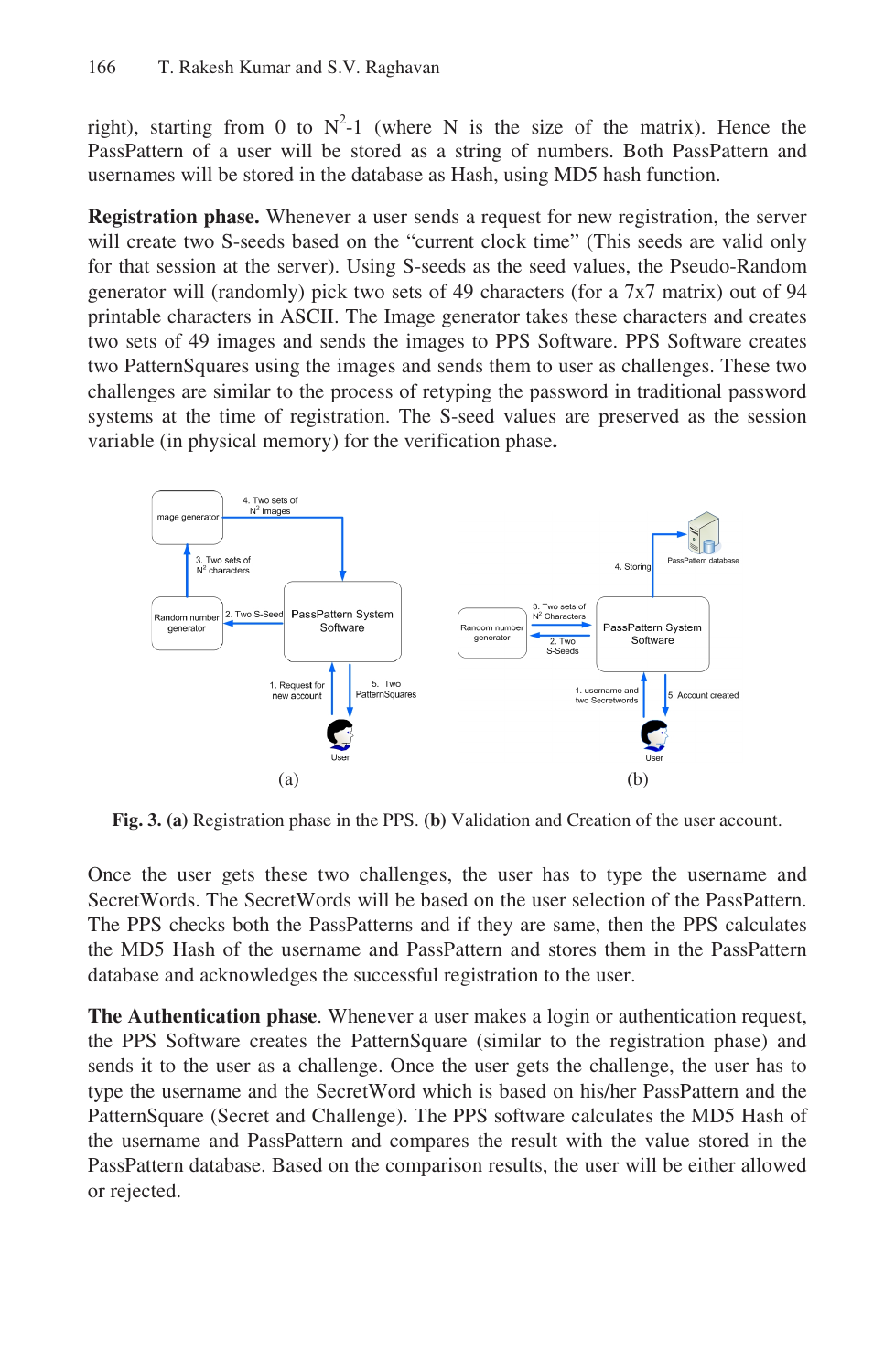

**Fig. 4. (a)** Challenge creation phase in the PPS. **(b)** Response validation phase in the PPS.

**Other Design Issues.** PPS is an adaptive user-authentication system. The strength of PPS can be adapted for various situations. The strength of the PPS can be varied by changing two parameters – the size of the PatternSquare and the type of image. The first method is to change the size of the PatternSquare, i.e. the more the size, more is the security. Number of possible patterns of length n in an NxN matrix will be  $(N^2)^n$ . Thus, as the size of PatternSquare (N) increases, the total possible number of PassPatterns will increase, which in turn increases the strength of the system. The second method of increasing the security is by changing the type of the image in the PatternSquare. The strength of the system can be drastically improved by changing the type of the image. Each character in the PatternSquare can be represented with different coding, compression, noise, distortion, and even as a *CAPTCHA<sup>3</sup>* image.

#### **3 Security Strength of PPS**

l

In general, several attacks are possible on an authentication system. For any authentication system, the hacker can attack at least at three places; they are *server*, *client*, and *the communication link*. The different attacks *on sever* includes Bruteforce attack, Dictionary attack, attack on PassPattern database, and compromising the server as a whole. At the *client*, the possible attacks are keylogging and shoulder surfing. Finally on the *communication link*, the possible attack is Man-In-The-Middle attack, which can be done using packet sniffers.

In terms of the data being passed from the user to the server and the data which is being stored in the server PPS is comparable with the classical Password-based authentication system. In both cases, user sends the username and a SecretWord and this will be compared with the registry in the database. But because of the dynamic nature of the challenge-response system, PPS is more secure than Password-based scheme to attacks such as Bruteforce, Dictionary attack, Keylogger, and Shoulder surfing. For the rest of the attacks, PPS is as vulnerable as Password-based schemes

<sup>&</sup>lt;sup>3</sup> CAPTCHA (Completely Automated Public Turing test to tell Computers and Humans Apart) is a test used in computing to determine whether the user is human. For more information on the CAPTCHA refer [http://www.captcha.net].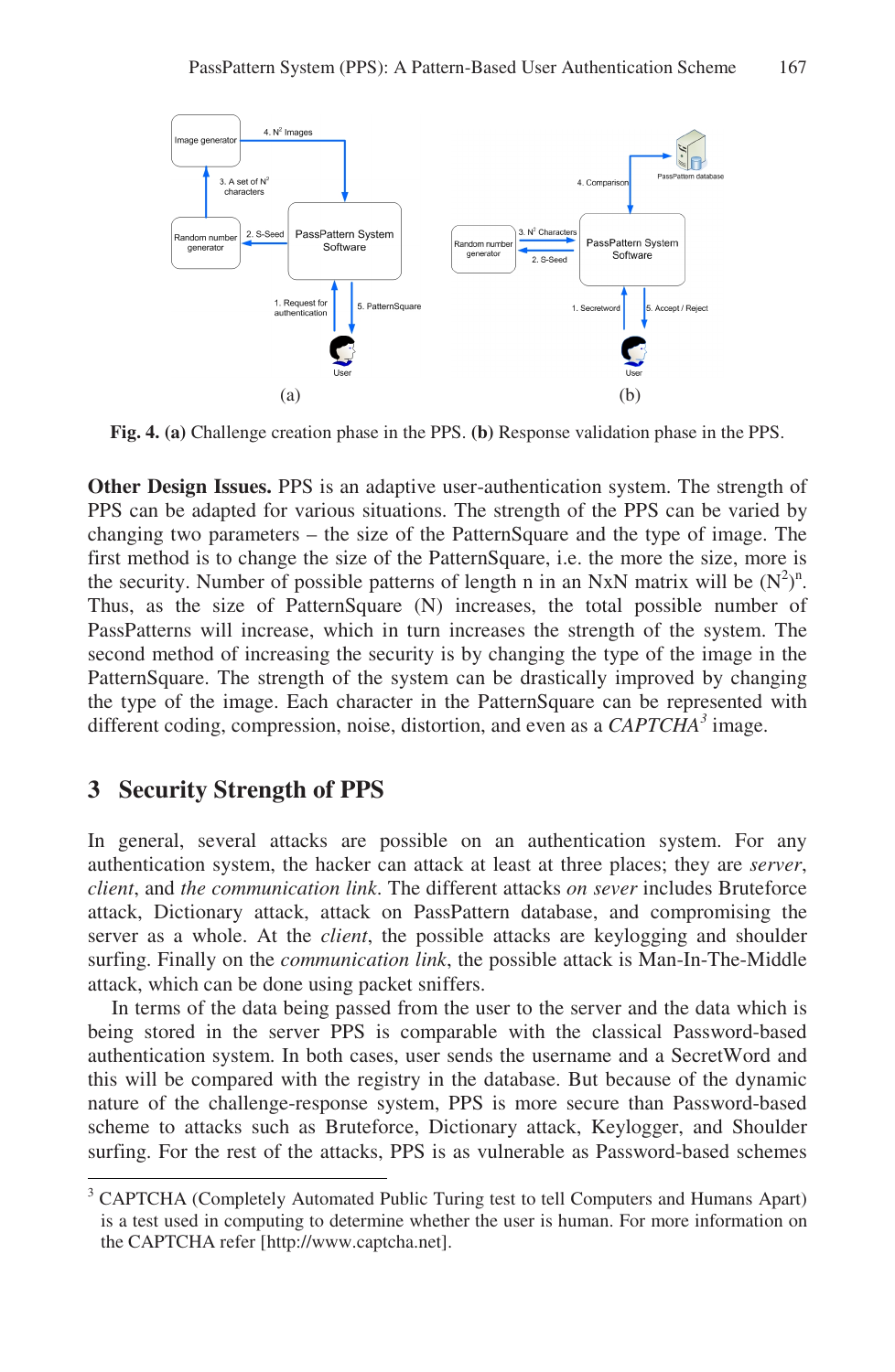(e.g. Server database compromise attack). The best known solution for such attacks is to use cryptography protocols at the server or on the communication link. In this section we analyze the impact of the four attacks mentioned here on PPS.

**Bruteforce attack.** The hacker can try two kinds of Bruteforce attacks on this system. The first way of attacking the system is to ignore the PatternSquare and try with some random string. For a user PassPattern of length 4, there will be a unique SecretWord for the given session. If the hacker wants to guess that SecretWord, the probability of success will be  $1/(94^4) = 1.28 \times 10^{-8}$  (Since there are 94 printable characters). If the guess is wrong the probability of success will remain same for the next guess, it is because the SecretWord will change with every attempt. Hence,

The probability of success for every attempt = 
$$
\frac{1}{94^n}
$$
 (1)

The other way of doing Bruteforce search is to try all combinations of positions. For example, if we consider a  $7x7$  PatternSquare there will be  $49<sup>n</sup>$  (if selection of PassPattern includes reuse of positions) or  $^{49}P_n$  (without reuse of positions) different patterns of length n.

Number of possible PassPatterns = 
$$
\left\{\frac{(N^2)^n}{N^2!}
$$
 (2)

To break the system, the hacker on an average has to break  $(nx49<sup>n</sup>)/2$  images (with reuse) or  $(nx^{49}P_n)/2$  (without reuse).

Number of images that are to be broken = 
$$
\begin{cases} \frac{n \times (N^2)^n}{2} \\ \frac{n \times N^2!}{2 \times (N - n)!} \end{cases}
$$
 (3)

N represents the size of the PatternSquare and n represents the length of the PassPattern.

**Dictionary attack.** Dictionary attack is one of the most commonly used techniques to break a Password-based system. In the case of PPS commonly used shapes, sequences can be possible candidates in a dictionary. However, as the PatternSquare changes randomly on every presentation, it approaches the behavior of one-time pad.

**Keyloggers.** Keylogger is a program, which captures the user's keystrokes and sends this information to the hacker. The natural protection for an authentication system from the keylogger is to have a one-time password (or Dynamic password). PPS being a dynamic password system, is not vulnerable to keyloggers. Even if the hacker gets the SecretWord of the user of a PPS system, this SecretWord cannot be reused by the hacker to login to the system, because of the dynamic nature of the PatternSquare.

**Shoulder surfing.** Shoulder surfing is looking over someone's shoulder when they enter a password or a PIN code. It is an effective way to get information in crowded places because it is relatively easy to stand next to someone and watch as they fill out a form, enter a PIN number at an ATM machine, or use a calling card at a public pay